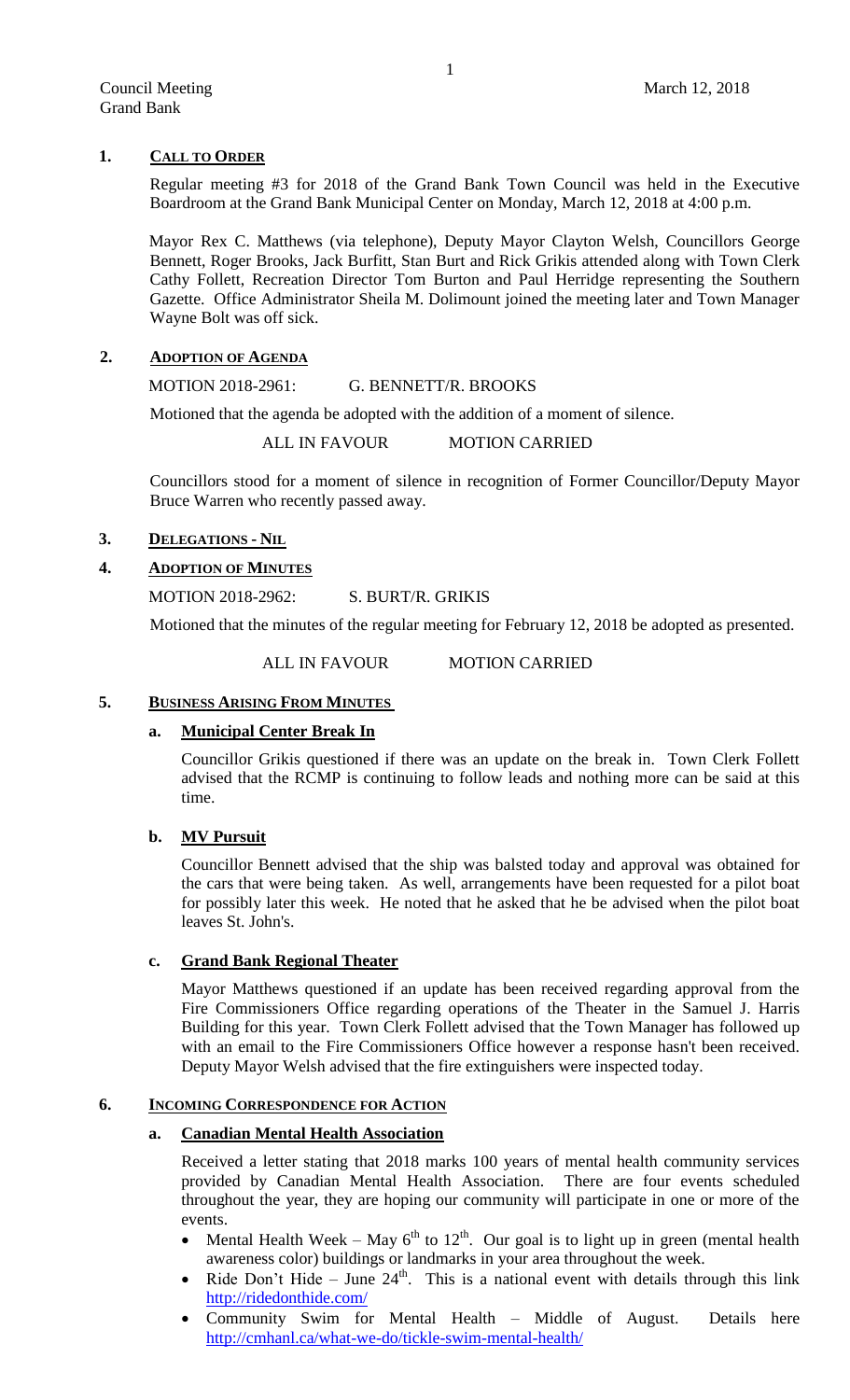• Painting a Picture for Mental Health – September. 100 painting canvases will be sold for \$1,000/each. Each canvas will be painted and used to make a large art installation which we plan to have permanently displayed in St. John's.

It was agreed that information would be obtained regarding the Ride Don't Hide and the Community Swim so that an event or events can be organized.

## **7. INCOMING CORRESPONDENCE FOR INFORMATION**

### **a. M.H.A. Carol Anne Haley**

Received a copy of a letter from MHA Haley expressing her concerns over the cuts to the Arctic Surf Clam quota as announced by Minister LeBlanc.

### **b. Ches Crosbie**

Received a copy of a press release issued by Ches Crosbie, PC Leadership Candidate, expressing the wrong doings to Grand Bank Workers regarding the cuts to the Arctic Surf Clam quotas.

#### **c. Municipal Assessment Agency Inc. (MAA)**

Received a memo from the MAA giving an update on the Municipal Assessment Agency and some of the issues addressed by the Board throughout the year.

## **d. Government Purchasing Agency**

Received a memo from the Office of the Chief Procurement Officer advising that the Public Procurement Act received Royal Assent on December 14, 2016 and on February 22, 2018, the Public Procurement Regulations were published in the NL Gazette. The Act is to replace the Public Tender Act, Government Purchasing Agency Act and Intergovernmental Joint Purchasing Act and the new framework will guide procurement by all public bodies in NL, including your own.

# **e. Burin Peninsula Chamber of Commerce (BPCC)**

Received an email from the BPCC with a link to the Atlantic Chamber of Commerce in which they have posted some insight to the 2018 Federal Budget.

# **f. Crime Stoppers NL 2018**

Received an email from Crime Stoppers NL 2018 calling for nominations for the years Police and Peace Officer of the Year awards. Deadline is March 21, 2018.

## **g. Department of Children, Seniors & Social Development (DCSSD)**

Received an email from Minister Lisa Dempster, DCSSD, approving funding under the Community Healthy Living fund in the amount of \$5000 for upgrades to the Grand Bank 50+ Club.

### **h. Ben Stacey**

Received an email from Ben Stacey expressing his concern over the number of walkers walking the roads at night with nothing fluorescing them, causing it to become a dangerous issue.

### **i. Nalcor Energy**

Received an email from Nalcor Energy of the Muskrat Falls Project highlights for the month of December 2017.

#### **8. COMMITTEE REPORTS**

## **a. Finance Committee**

Councillor Burt, Committee Chairperson, presented a written report of a meeting the Committee held on March 6, 2018.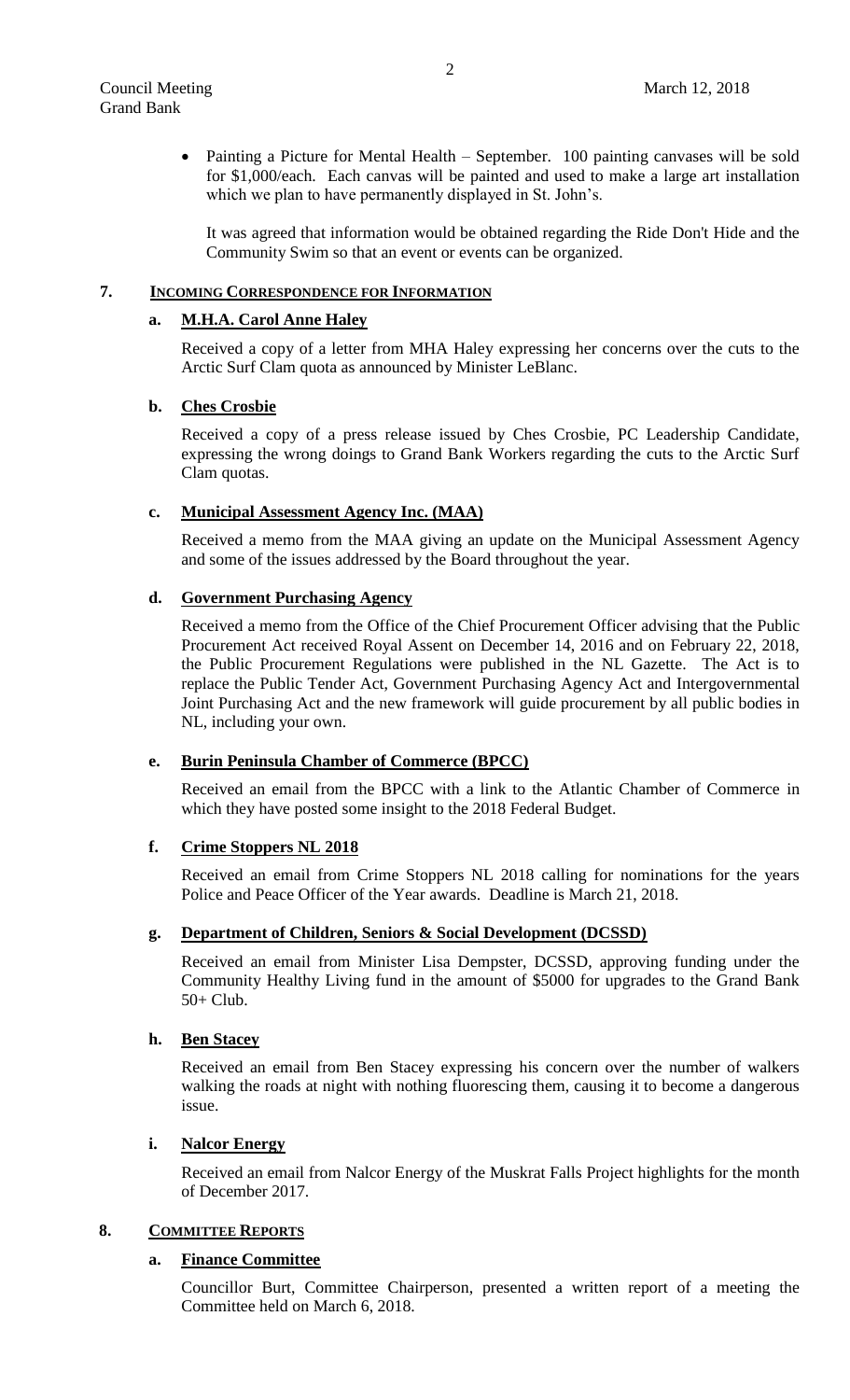#### MOTION 2018-2963: S. BURT/R. GRIKIS

Motioned that the Finance Committee report of March 6, 2018 be accepted as presented.

# ALL IN FAVOUR MOTION CARRIED

MOTION 2018-2964: S. BURT/R. GRIKIS

Motioned that the Town of Grand Bank approve the submission of an application by Information Brokerage Ltd. (IBL) to Atlantic Canada Opportunities Agency (ACOA) and the Department of Tourism, Culture, Industry and Innovation (TCII) in the amount of \$365,000 for upgrades to RAMS, on behalf of the Town of Grand Bank. Whereas the Town of Grand Bank is one of the five towns using the RAMS Program.

### ALL IN FAVOUR MOTION CARRIED

### **b. Development Committee**

Councillor Brooks, Committee Member, presented a written report of a meeting the Committee held on March 6, 2018.

MOTION 2018-2965: G. BENNETT/J. BURFITT

Motioned that the Development Committee report of March 6, 2018 be accepted as presented.

## ALL IN FAVOUR MOTION CARRIED

# **c. Grand Bank/Fortune Ambulance Committee**

Councillor Burfitt presented minutes of a meeting the Committee held on January 24, 2018.

Councillor Burfitt noted that the issue of snow clearing hasn't been resolved. He hopes that this will be done at the next meeting.

#### MOTION 2018-2966: J. BURFITT/R. BROOKS

Motioned that the Grand Bank/Fortune Ambulance Committee meeting minutes of January 24, 2018 be accepted as presented.

ALL IN FAVOUR MOTION CARRIED

#### **d. Heritage and Tourism Committee**

Councillor Bennett presented minutes of a meeting the Committee held on March 1, 2018.

MOTION 2018-2967: G. BENNETT/R. GRIKIS

Motioned that the Heritage and Tourism Committee meeting minutes of March 1, 2018 be accepted as presented.

ALL IN FAVOUR MOTION CARRIED

#### **e. Recreation and Youth Committee**

Councillor Bennett presented minutes of a meeting the Committee held on March 1, 2018.

MOTION 2018-2968: G. BENNETT/ R. BROOKS

Motioned that the Recreation and Youth Committee meeting minutes of March 1, 2018 be accepted as presented.

## ALL IN FAVOUR MOTION CARRIED

It was noted that April 19 has been confirmed as the date for the Volunteer Night Social and the 50+ Club are not interested in doing the soup and sandwiches for the event.

At this time, Office Administrator Dolimount entered the meeting.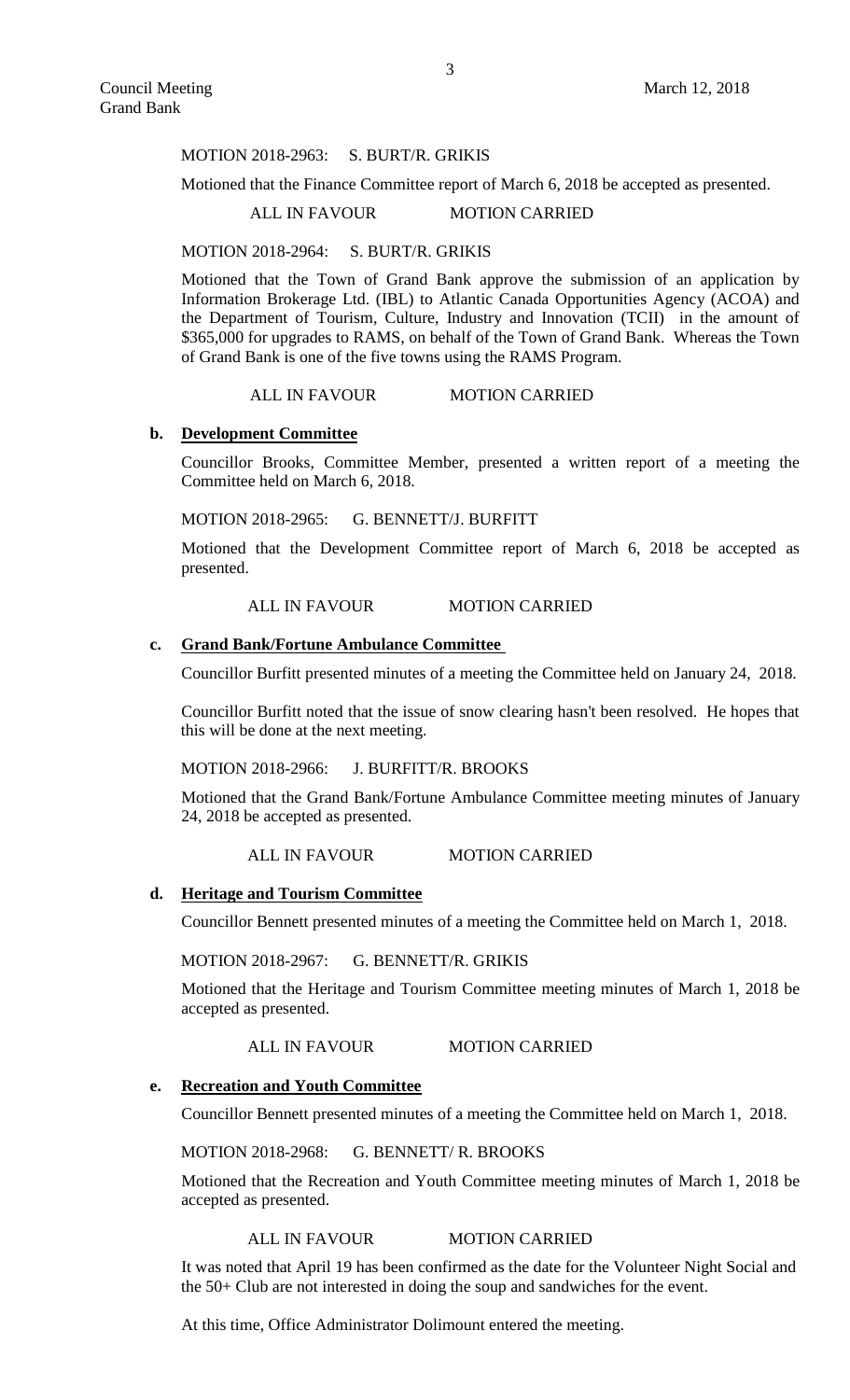## **9. OLD BUSINESS**

## **a. Burin Peninsula Regional Service Board**

Councillor Grikis presented a written report of a meeting that was held with the Burin Peninsula Regional Service Board on February 21, 2018.

### MOTION 2018-2969: R. GRIKIS/G. BENNETT

Motioned that the Burin Peninsula Regional Service Board meeting minutes of February 21, 2018 be accepted as presented.

ALL IN FAVOUR MOTION CARRIED

### **b. Swimming Pool Update**

Recreation Director Burton provided an update on the Swimming Pool Project. He noted things are progressing and a lot of repairs have been completed. He anticipates that the Pool will be open the first week of June this year.

Mayor Matthews suggested that, if needed, the outside workers would be made available so that the work can be completed and the pool opened on schedule.

# **c. MNL Regional Meeting - Update**

Deputy Mayor Welsh presented a verbal report of the MNL Regional Meeting that he recently attended. It was agreed that the report would be copied for all councillors.

MOTION 2018-2970: R. MATTHEWS/S. BURT

Motioned that the MNL Regional Meeting Report be accepted as presented.

# ALL IN FAVOUR MOTION CARRIED

### **10. NEW BUSINESS**

### **a. Dynamic Air Meeting - Update**

Town Clerk Follett advised that members of council met with Kay Riggs, Renita Dominaux and John Stratton of Dynamic Air last week. The group provided an update regarding the proposed permanent structure for Centennial Park. It was agreed that they would advise the Town Manager prior to the end of June if the project will go ahead this year so that plans can be made for upgrading the water and sewer in the lane off of Evans Street. The group was briefed on the Downtown Development project and discussed the entrance to Centennial Park.

Deputy Mayor Welsh noted that it was a very positive meeting.

# **b. Arctic Surf Clam Quota**

Mayor Matthews noted that this has become, and continues to be, a major national issue. He noted that the Province doesn't agree with the decision and noted the process is flawed. It is a major setback for our community and our region and that Clearwater will have to make some adjustments if the quota stays as is. Mayor Matthews thanked the press for the good job they did on the story.

Deputy Mayor Welsh thanked Mayor Matthews for his hard work and dedication on this matter.

### 11. **COUNCILLORS FORUM**

### **a. Janitorial Services**

Councillor Burfitt asked if there was an update on the janitorial services for the Municipal Center. Town Clerk Follett advised that the current janitors have agreed to continue until the end of this month and a new advertisement will be finalized tomorrow.